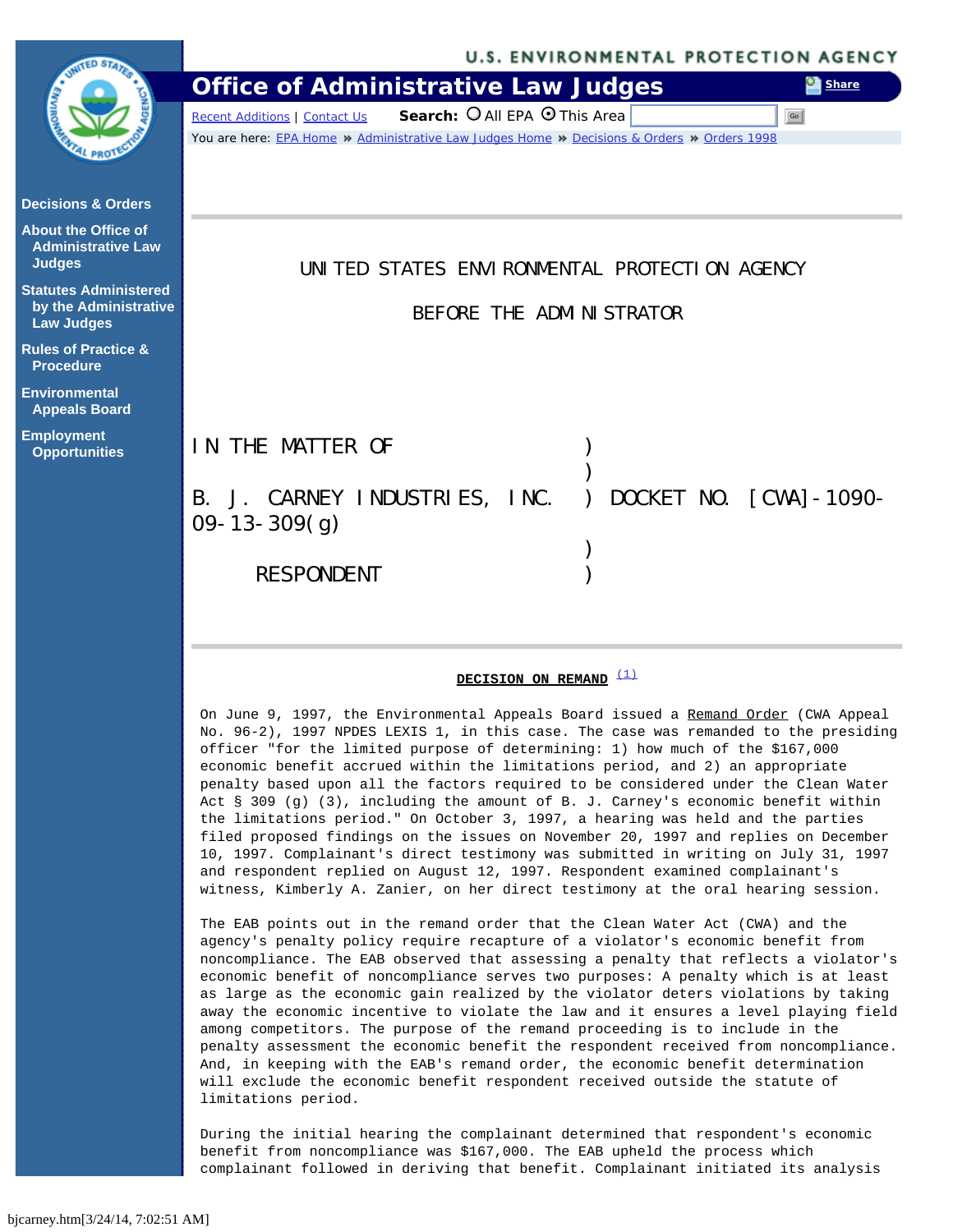by adopting the capital costs and annual maintenance and operation costs estimated by respondent's consultant, CH2M Hill. CH2M Hill determined that the capital cost of an evaporator to respondent in 1986 would have been \$62,550 and that the annual maintenance and operation cost in 1986 would have been \$1,550. Complainant selected January 25, 1984 as the date on which respondent was in violation of the pollution control requirements. In order to estimate the full economic benefit to respondent from the time respondent was noncompliant, complainant deflated the 1986 CH2M Hill estimates to the date of noncompliance in 1984. Applying a 16 % discount rate, complainant estimated that by the time of the initial hearing in 1993, the respondent had derived an estimated economic benefit of \$167,000.  $(2)$ 

The EAB held that complainant's estimate was inaccurate because it included economic benefit derived by respondent during part of 1984 and 1985 when the statute of limitations precluded enforcement against respondent for any violations

of the pollution control regulations.  $\frac{(3)}{2}$  $\frac{(3)}{2}$  $\frac{(3)}{2}$  The EAB remanded the hearing record to cure the problem presented by the statute of limitations. In its remand instructions the EAB directed that the full economic benefit should be reasonably approximated by "starting with [complainant's] calculation of \$167,000, and subtracting from it that portion of the benefit that accrued outside the five-year [statutory] limitations period."

The issue had to be remanded, the EAB concluded, because it could not determine from the record how much of the benefit occurred after October 1985 when the statute of limitations did not bar enforcement of the Clean Water Act. The EAB believed from its review of the existing record that it was possible, after excluding the "pre-limitations" period, the economic benefit to the respondent would exceed the \$125,000 maximum penalty permitted under the Clean Water Act.

The EAB considered at length respondent's arguments about the discount rate used by complainant. It concluded that there was no record support for respondent's contention that the discount rate was unreasonable. Moreover, the EAB held that complainant could select a discount rate as of the date of noncompliance, despite the fact that the pollution control regulations could not have been enforced on that date because of the statute of limitations.

The EAB also held that the record did not support the respondent's claim that it spent \$240,000 in complying with the zero discharge requirement. The EAB found that, nevertheless, respondent did benefit from that claim when Judge Head assessed the penalty. The EAB determined that Administrative Law Judge Head gave weight to respondent's asserted compliance efforts in two ways: First, Judge Head concluded that the violations resulted in only minor harm to the environment and, second, he reduced the penalty by 50% because, among other reasons, respondent exhibited good faith efforts at compliance. As a result of this, the EAB held, there should not be any additional adjustment in the economic benefit based on respondent's claims of compliance. The EAB also directed that the presiding officer, in assessing the penalty, should be guided by the principle that compliance with the law is the primary objective of the environmental statutes and regulations and that penalties play an important role in deterring violations. Consideration of the justice, or equitable, factor by the presiding officer, the EAB stated, is warranted only if the evidence of environmental good deeds is clear and unequivocal, and the circumstances asserted are such that a reasonable person would easily agree that not giving some form of credit would be a manifest injustice.

## The Evidence On Remand

The complainant submitted additional testimony from Kimberly A. Zanier. Zanier is an expert in economic benefit analysis and her testimony was the basis of the economic benefit findings and conclusions at the initial hearing. Zanier calculated that respondent's economic benefit from January 26, 1984, the date of noncompliance, through July 1, 1997 the hypothetical date the penalty was paid, was \$266,917. She estimated the economic benefit that accrued from January 26, 1984, the date of noncompliance, through October 12, 1985, the date when the statute of limitations no longer prohibited enforcement, to be \$14,689. That amount represents the difference between the required investment in 1984 of \$48,158 and the total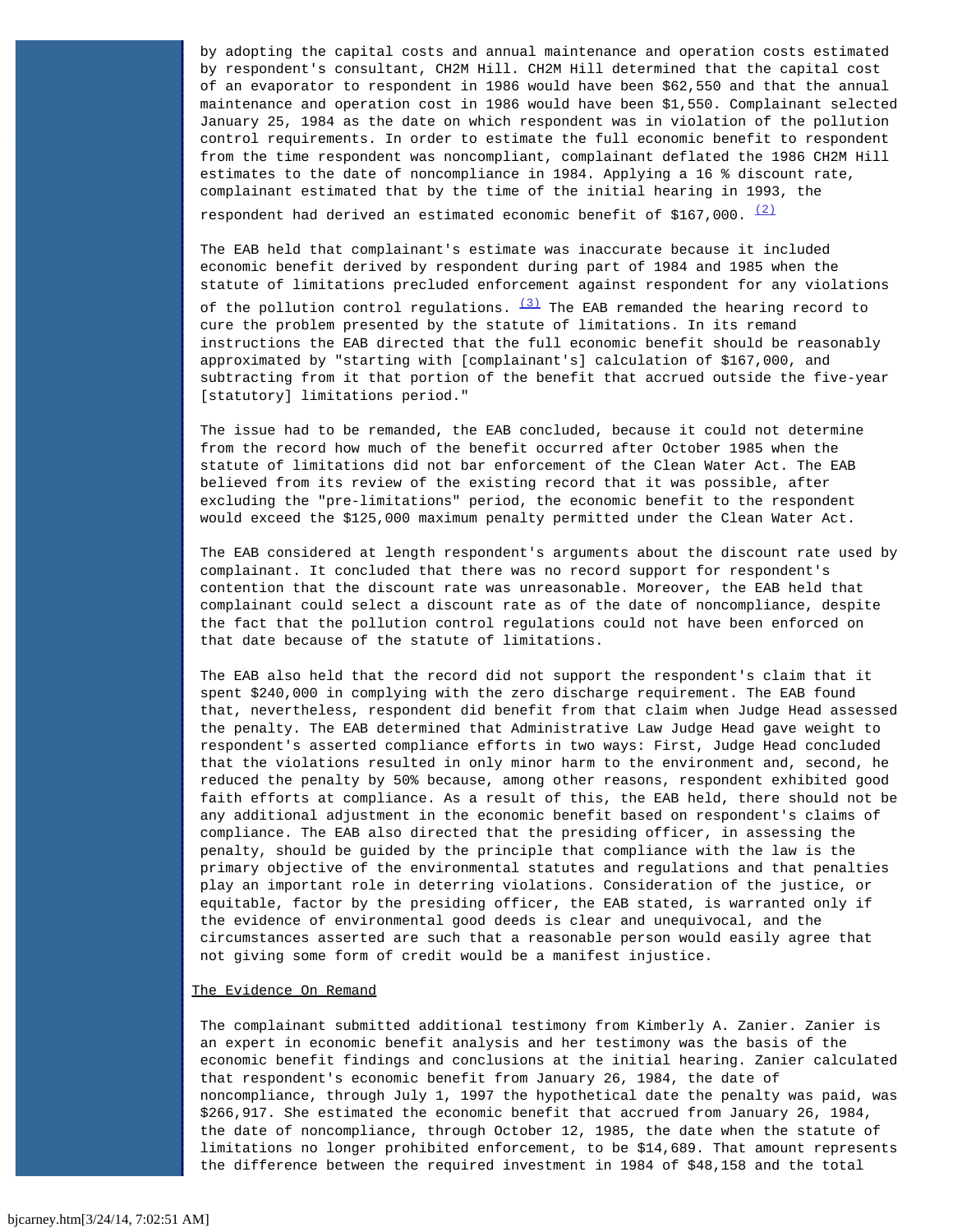economic benefit to respondent as of October 12, 1985 of \$65,158. Zanier subtracted \$14,689 from the total economic benefit of \$266,917 to arrive at the enforceable economic benefit from October 12, 1985 to July 1, 1997, of \$252,228. If \$14,689 is subtracted from the \$167,242 economic benefit found by Zanier at the initial hearing, the amount of economic benefit derived by the respondent through October 19, 1993 would be \$152,553.

Zanier applied the same set of variables as she did originally to determine economic benefit from noncompliance outside the statute of limitations period.  $\frac{(4)}{(4)}$  $\frac{(4)}{(4)}$  $\frac{(4)}{(4)}$ 

Her estimate of the 1984 Cash Flow included investment at \$48,158, the operation and maintenance costs of \$687, and the opportunity cost of capital of 1.11860. (Zanier derived her estimate of the opportunity cost of capital by applying the following in 1984: 1984 Debt 6.59% (after tax) times 50.00% (weight) 1.11860.) According to Zanier, respondent received an accumulated economic benefit as of 12- 84 of \$54,638. Zanier estimated the accrual of benefit to respondent in 1984 was \$6,480 (\$54,638 [which is the end of year accumulation] minus \$48,158 [which is the beginning of period capital requirement]). Her calculations of economic benefit as of 12-85 were as follows:

| 1985 Beginning of Year Cash       | \$54,638        |  |
|-----------------------------------|-----------------|--|
| Current Year Cash Flow Adjustment | $S_1, 522$      |  |
| Adjusted Cash Flow                | <b>\$56,160</b> |  |
| Opportunity Cost of Capital       | 1.1601          |  |
| Economic Benefit As Of 12-85      | <b>865, 151</b> |  |

Zanier then adjusted the 1985 amount excluding the amount from 1-1-85 through 10-12- 85. The end of the year accumulation of economic benefit was \$10,513 (\$65,151 minus \$54,638 \$10,513). Since 78.0822 % (285 days [1-1-85 through 10-12-85]) of the benefit had to be excluded because of the statute of limitations, Zanier excluded \$8,209 of the economic benefit accrued to the respondent in 1985. Zanier concluded that the amount to be excluded from complainant's economic benefit calculations should be \$6,480 for 1984 and \$8,209 for 1985. Zanier then provided estimates of the accrued economic benefit to the respondent in every year through July 1, 1997 as follows:

#### Economic Benefit to Respondent by Year

| $12 - 86$      | \$77,380   |
|----------------|------------|
| $12 - 87$      | \$82,622   |
| $12 - 88$      | \$89,693   |
| $12 - 89$      | \$102,906  |
| $12 - 90$      | \$117, 330 |
| 12-91          | \$133, 105 |
| $12 - 92$      | \$151,000  |
| $10 - 19 - 93$ | \$167, 242 |
| $12 - 93$      | \$171, 303 |
| 12-94          | \$194, 334 |
| $12 - 95$      | \$220, 462 |
| 12-96          | \$250, 104 |
| 7-1-97         | \$266, 917 |
|                |            |

The complainant estimates that the economic benefit to respondent of noncompliance from 10-12-85 to 10-19-93 is \$152,553 and from 10-12-85 to 7-1-97 is \$252,228. These amounts exclude the benefit derived in 1984 and 1985 which were barred from recapture because of the statute of limitations.

The respondent submits proposed findings about the gravity of its violations and the factors it believes ameliorate the penalty assessment because of gravity. The initial decision was largely not challenged in that regard and the EAB did not reverse the findings and conclusions of the presiding officer in those areas. The EAB directed the presiding officer not to retry matters already decided and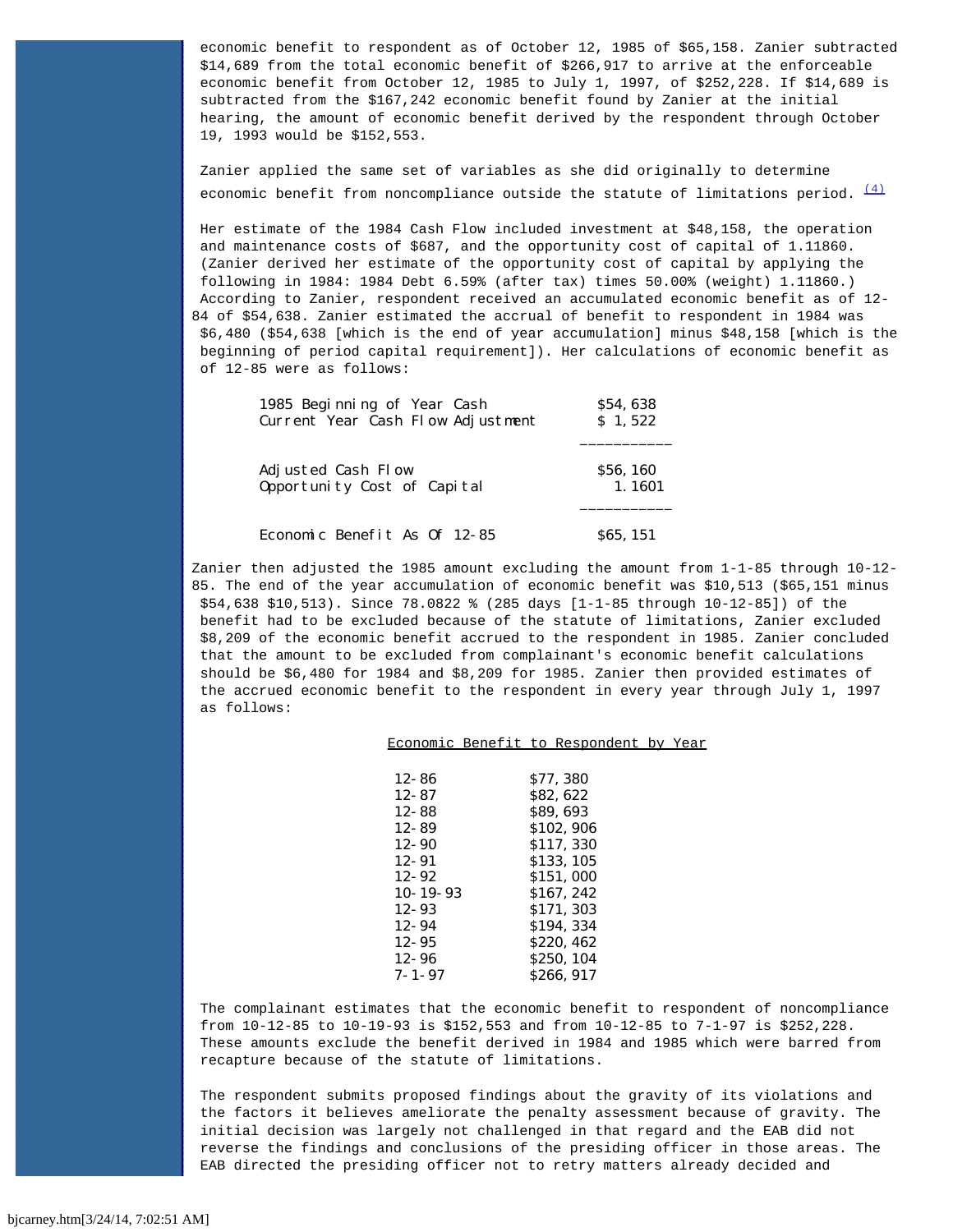reviewed. For that reason, no further consideration will be given to the gravity factor.

Respondent concedes that the economic benefit it received from noncompliance was in excess of the statutory maximum of \$125,000. Nevertheless, respondent maintains that complainant's exclusion of \$14,689 from its estimation of economic benefit during the statute of limitation period, from January 26, 1984 through October 12, 1985, was incomplete because there was "compounding" of that amount in the years after October 12, 1985 in complainant's analysis. Respondent has not demonstrated how complainant's analysis is inconsistent with the EAB's finding about the application of the statute of limitation in this case. Respondent's argument is also inaccurate in its characterization of complainant's estimate.

The statute of limitations in this case prohibits enforcing a rule or policy during the period before October 12, 1985. It also requires that any economic benefit to respondent outside the limitations period must be excluded from the determination of total economic benefit. It does not mean that economic benefit accrued after October 12, 1985 may not be affected by factors arising before that date during the period of noncompliance. The EAB explained that "[t]he statute of limitations does not preclude a company from obtaining a benefit, it only precludes the Agency from recovering that portion of the benefit that was realized more than five years before the complaint was filed, outside the limitations period." The evidence demonstrates that the benefit derived before October 12, 1985 was excluded. Respondent has not shown that the benefit calculated after that date is not a reasonable approximation of its economic benefit from noncompliance.

Respondent makes two other arguments about the complainant's economic benefit showing which it claims undermine the reasonableness of complainant's estimate of economic benefit. It argues that complainant did not exclude operating and maintenance costs after respondent stopped operating the facility in 1990 and that a different weighted average cost of capital rate should have been used after October 1993 since it was not established during the initial hearing that the weighted average cost of capital rate used before that date would be applicable thereafter. Complainant responds that it did exclude operating and maintenance costs after 1990, as appendix A to Zanier's testimony clearly indicates. Respondent's second argument is immaterial to computing the economic benefit in this proceeding. No matter what average cost of capital rate complainant used after 1993, it would not reduce the economic benefit below the statutory maximum since the maximum benefit had been received by respondent by 1993.

In the initial decision, Judge Head held that respondent should pay a \$9,000 penalty. That finding, insofar as it was appealed, has been reviewed by the EAB and will not be reconsidered in this remand proceeding. The focus of the penalty assessment in this decision is on the economic benefit derived by respondent from noncompliance, a factor Judge Head did not weigh in his initial decision. The remand record establishes that after October 12, 1985, the respondent realized an economic benefit in excess of the statutory maximum of \$125,000. The respondent under the gravity criteria must already pay a penalty of \$9,000. However, because of the statutory maximum, the full penalty respondent must pay is only \$125,000.

Respondent argues that justice, or equitable, considerations require reducing the penalty in this proceeding because it was badly treated by the complainant and because it undertook compliance efforts. Those are issues that have already been reviewed. The EAB found that "the Region exercised great patience and restraint by working with [Carney and the City of Sandpoint] in an effort to achieve compliance." Respondent's argument that it has been denied justice is contrary to the facts found by the EAB. The EAB explained that:

For almost five years, the Region urged Sandpoint to fulfill [its enforcement] responsibility, all the while repeatedly advising Sandpoint about the Region's concern that B. J. Carney was not complying with the applicable standard. It was not until the Region was convinced that Sandpoint would not exercise its enforcement authority that the Region initiated this action.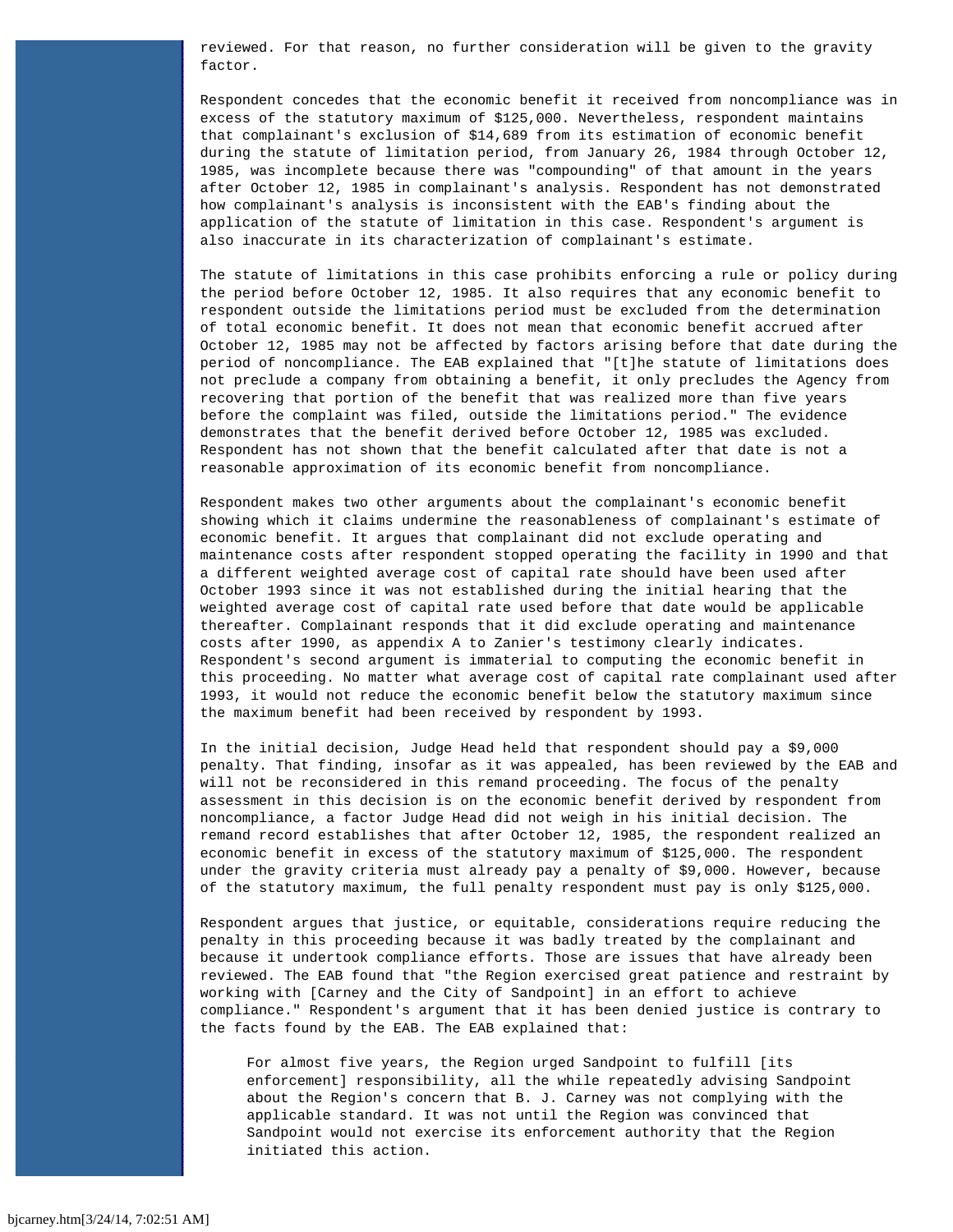The Board, after reviewing the penalty assessment in the initial decision, concluded that it would not be "appropriate in this case based upon any past expenditures on compliance costs" by respondent to adjust the economic benefit downward.

The complainant accurately points out that all of the arguments that respondent makes in its brief were made and rejected by the EAB in its opinion. There are some additional arguments that respondent now makes about the initial hearing which it failed to raise initially before the EAB. Those arguments are beyond the scope of the remand and will not be considered. Finally, the EAB points out that justice seldom requires reducing a penalty. A good deed warrants a reduction in penalty only if the evidence of the good deed is "clear and unequivocal" and " the circumstances must be such that a reasonable person would easily agree that not giving some form of credit would be a manifest injustice." There are no facts asserted by respondent in this proceeding that meet that test. The record establishes that a just and reasonable penalty is the full statutory maximum of \$125,000.

ACCORDINGLY, IT IS ORDERED that respondent B. J. Carney IS ASSESSED a civil penalty of \$125,000 for the violations of the Clean Water Act.

Payment of the full amount of the civil penalty assessed must be made within sixty (60) days of the service date of the final order by submitting a certified check or cashier's check payable to Treasurer, United States of America, and mailed to:

U. S. EPA, Region X (Regional Hearing Clerk) Mellon Bank P.O. Box 36090M Pittsburgh, PA 15251

A transmittal letter identifying the subject case and the EPA docket number, plus respondent's name and address must accompany the check.

Failure by respondent to pay the penalty within the prescribed statutory time frame after entry of the final order may result in the assessment of interest on the civil penalty. 31 U.S.C. § 3717; 4 C.F.R. § 102.13.

Pursuant to 40 C.F.R. § 22.27 (c), this initial decision shall become the final order of the Environmental Appeals Board within forty-five (45) days after its service upon the parties and without further proceeding unless (1) an appeal to the Environmental Appeals Board is taken from it by a party to this proceeding or (2) the Environmental Appeals Board elects, sua sponte, to review this initial decision. If an appeal is taken, it must comply with § 22.30. A notice of appeal and an accompanying brief must be filed with the Environmental Appeals Board and all other parties within twenty (20) days after this decision is served upon the parties.

Edward J. Kuhlmann

Administrative Law Judge

 $\overline{\phantom{a}}$  , and the contract of the contract of  $\overline{\phantom{a}}$ 

January 5, 1998

Washington, D. C.

<span id="page-4-0"></span>1. The complainant was represented in the remand proceeding by Mark A. Ryan, Esq. and the respondent was represented by Jeffrey L. Supinger, Esq. Administrative Law Judge Daniel M. Head issued the initial decision on March 11, 1996. Judge Head had retired by the time the EAB issued its remand order and, therefore, the case was